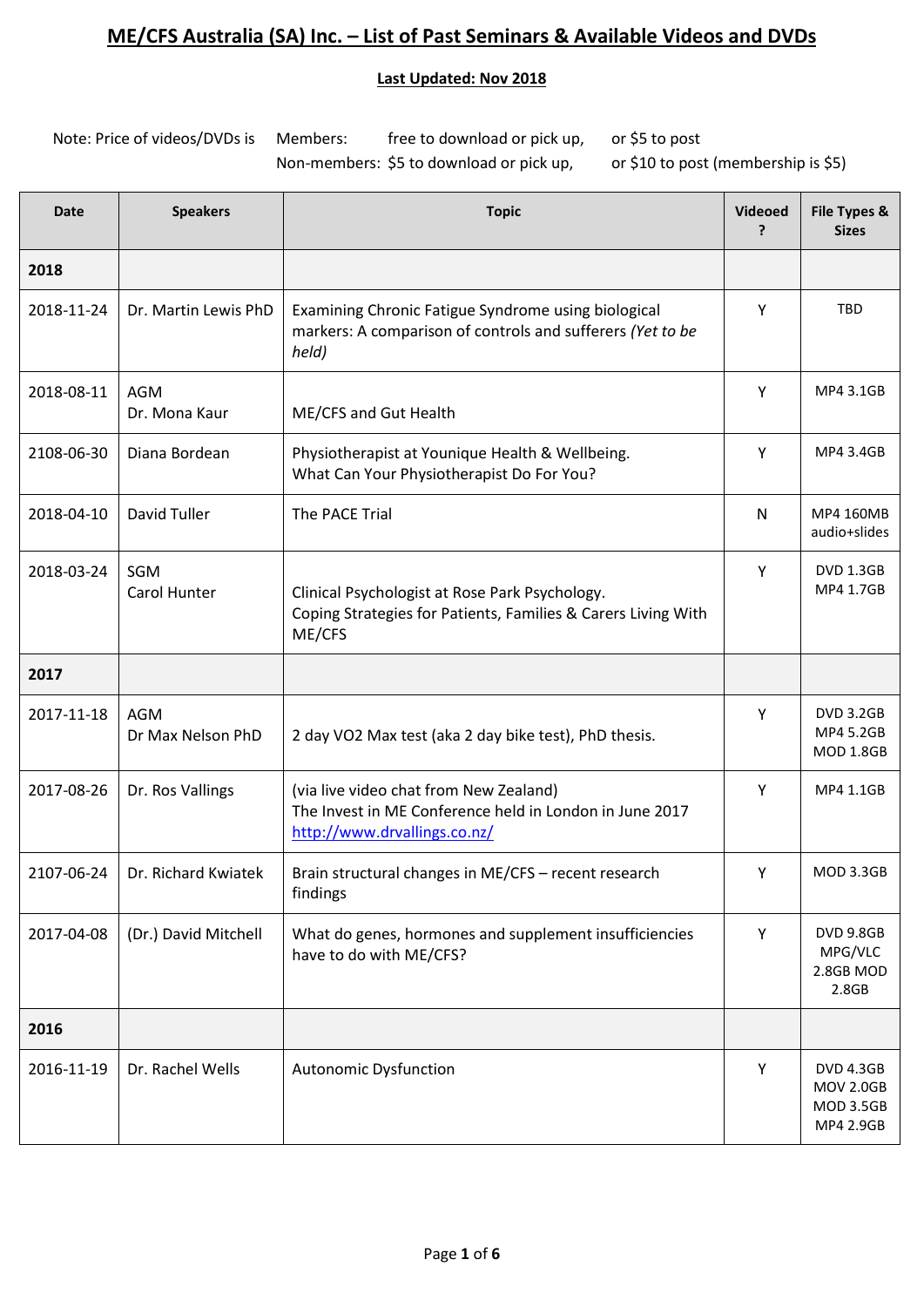| <b>Date</b> | <b>Speakers</b>                                                 | <b>Topic</b>                                                                                                                                                                                                                                                   | <b>Videoed</b><br>? | File Types &<br><b>Sizes</b>         |
|-------------|-----------------------------------------------------------------|----------------------------------------------------------------------------------------------------------------------------------------------------------------------------------------------------------------------------------------------------------------|---------------------|--------------------------------------|
| 2016-08-27  | <b>AGM</b><br>Dr Bruce Wauchope                                 | Proposed new ME/CFS clinic.                                                                                                                                                                                                                                    | Y                   | <b>DVD 6.4GB</b><br><b>MOD 3.4GB</b> |
| 2016-06-25  | (1) Dr Ian Buttfield;<br>(2) Max Nelson;<br>(3) Dr Katia Ferrar | (1) ANRES website (MCS);<br>(2) 2-day bike study for PhD;<br>(3) New research investigating active video-gaming for<br>ME/CFS sufferers.                                                                                                                       | Y                   | <b>DVD 4.4GB</b><br>MP4 3.5GB        |
| 2016-04-09  | N/A                                                             | Screening of US documentary The Forgotten Plague.                                                                                                                                                                                                              | N/A                 | N/A                                  |
| 2016-02-20  | Dr Katia Ferrar &<br>Minh Pham                                  | UniSA PhD study "Physical activity and time use patterns of<br>adults with chronic fatigue syndrome".                                                                                                                                                          | Υ                   | <b>DVD</b>                           |
| 2015        |                                                                 |                                                                                                                                                                                                                                                                |                     |                                      |
| 2015-11-14  | Dr Tunbridge + AGM                                              | "Is ME/CFS just all in the mind?" MTHFR gene mutation, etc.<br>http://www.petertunbridge.com/                                                                                                                                                                  |                     |                                      |
| 2015-08-08  | <b>Stelios Soutis</b>                                           | Dietician working in chronic disease management in GP<br>clinics, including cooking demonstration.                                                                                                                                                             |                     |                                      |
| 2015-06-13  | Skye Cibich                                                     | Exercise physiologist from Adelaide Exercise Physiology talks<br>about their especially tailored treatments and exercise plans<br>for sufferers of ME.                                                                                                         |                     |                                      |
| 2015-02-14  | Dr Roger Spizzo                                                 | "The Fatigue Spectrum and the Gut."                                                                                                                                                                                                                            | Y                   | <b>DVD 1.37GB</b>                    |
| 2014        |                                                                 | Sophia House                                                                                                                                                                                                                                                   |                     |                                      |
| 2014-11-22  | Dr Susan Cockshell +<br><b>AGM</b>                              | Cognitive functioning and ME/CFS                                                                                                                                                                                                                               |                     |                                      |
| 2014-08-16  | Robyn Lingard                                                   | Mental health social worker and couple therapist : "Can<br>relationships survive when one partner has ME/CFS?                                                                                                                                                  | Y                   |                                      |
| 2014-05-31  | Julie Peacock                                                   | Physiotherapy for ME/CFS and Fibromyalgia.                                                                                                                                                                                                                     | Υ                   |                                      |
| 2014-03-21  | Dr Leighton Barnden                                             | Dr Barnden, Chief Medical Physicist at QEH talks about the<br>ME/CFS brain scan research that he, Dr Richard Kwiatek and<br>others have been working on for some years. Seminar report<br>http://sacfs.asn.au/news/2014/04/04 12 society seminar<br>report.htm | N                   | N                                    |
| 2013        |                                                                 |                                                                                                                                                                                                                                                                |                     |                                      |
| 2013-11-23  | Dr Sinclair Bode +<br><b>AGM</b>                                | GP Dr Bode discusses his approach to treating ME/CFS.                                                                                                                                                                                                          | Y                   | <b>DVD</b>                           |
| 2013-08-31  | Kaye Kenefick                                                   | Exercise therapist and Fibromyalgia educator.                                                                                                                                                                                                                  |                     |                                      |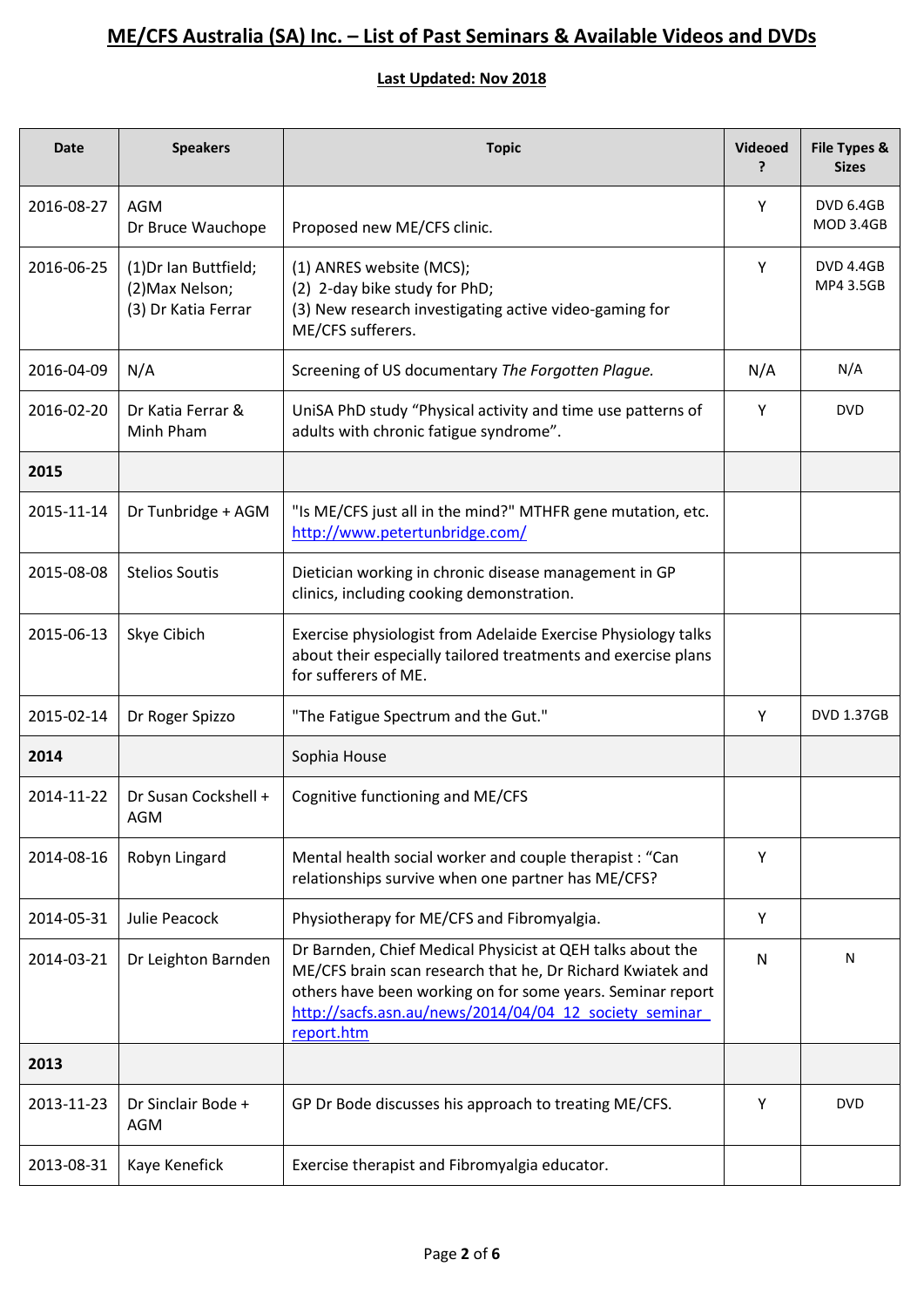| <b>Date</b> | <b>Speakers</b>                               | <b>Topic</b>                                                                                                                                                                                                                                                   | Videoed<br>? | File Types &<br><b>Sizes</b> |
|-------------|-----------------------------------------------|----------------------------------------------------------------------------------------------------------------------------------------------------------------------------------------------------------------------------------------------------------------|--------------|------------------------------|
| 2013-07-27  | Dr Bruce Wauchope                             | GP Dr Wauchope discusses causes of ME/CFS.                                                                                                                                                                                                                     | Υ            | <b>DVD</b>                   |
| 2013-03-23  | <b>Belle McCaleb</b>                          | Naturopath Belle McCaleb discusses her approach to<br>treating people with ME/CFS.                                                                                                                                                                             | Υ            | <b>DVD</b>                   |
| 2013-03-02  | Dee Campbell                                  | Author and fibromyalgia sufferer talks about her new book,<br>Fibromyalgia Well-Being.                                                                                                                                                                         | Y            | <b>CD</b>                    |
| 2012        |                                               |                                                                                                                                                                                                                                                                |              |                              |
| 2012-11-24  | Dr R. Kwiatek + AGM                           | Rheumatologist Dr Kwiatek presents his research on the<br>brain.                                                                                                                                                                                               | Y            |                              |
| 2012-10-27  | Dr. Hugh Derham<br>(For ME/CFS WA)            | ME/CFS and Lyme                                                                                                                                                                                                                                                | Y            | <b>DVD</b>                   |
| 2012-08-04  | No speaker                                    | $\overline{a}$                                                                                                                                                                                                                                                 | N            |                              |
| 2012-04-28  | <b>Melanie Reid</b>                           | Dietician working with the Southern Fleurieu Health Service<br>- how the large bowel works, FODMAPS, MCS discussion,<br>etc.<br>http://sacfs.asn.au/news/2012/05/05 06 society seminar<br>presentation by dietitian mel reid.htm                               | Y            | <b>DVD</b>                   |
| 2012-02-04  | Dr Stephanie Reuter-<br>Lange                 | Talks about her doctoral research into acetylcarnitine<br>deficiency in patients with ME/CFS published in 2011.<br>http://www.ncbi.nlm.nih.gov/pubmed/21205027                                                                                                 | Υ            | <b>DVD</b>                   |
| 2011        |                                               |                                                                                                                                                                                                                                                                |              |                              |
| 2011-11-03  | Dr Ian Buttfield +<br><b>AGM</b>              | Retired physician Dr Buttfield on coping with symptoms of<br>ME/CFS.                                                                                                                                                                                           | Y            | <b>DVD</b>                   |
| 2011-05-07  | Support group mtg                             |                                                                                                                                                                                                                                                                |              |                              |
| 2010        |                                               |                                                                                                                                                                                                                                                                |              |                              |
| 2010-11-27  | Dr R. Kwiatek + AGM                           | Shifting paradigms in ME/CFS.                                                                                                                                                                                                                                  | Y            | <b>DVD</b>                   |
| 2010-08-28  | Brenda McHugh<br>Wilkinson                    | Grief counsellor talks about relationships and grief, life and<br>loss. "Good grief".                                                                                                                                                                          | Υ            |                              |
| 2010-07-03  | (1) Julie Peacock; (2)<br><b>Phil Calvert</b> | (1) Tailored physiotherapy at Marion clinic; (2) Head of Unit,<br>Orthopaedic Physiotherapy at WCH. Talks about<br>investigating the management of conversion disorder,<br>chronic pain and chronic fatigue syndrome in children and<br>adolescents in the UK. | Υ            |                              |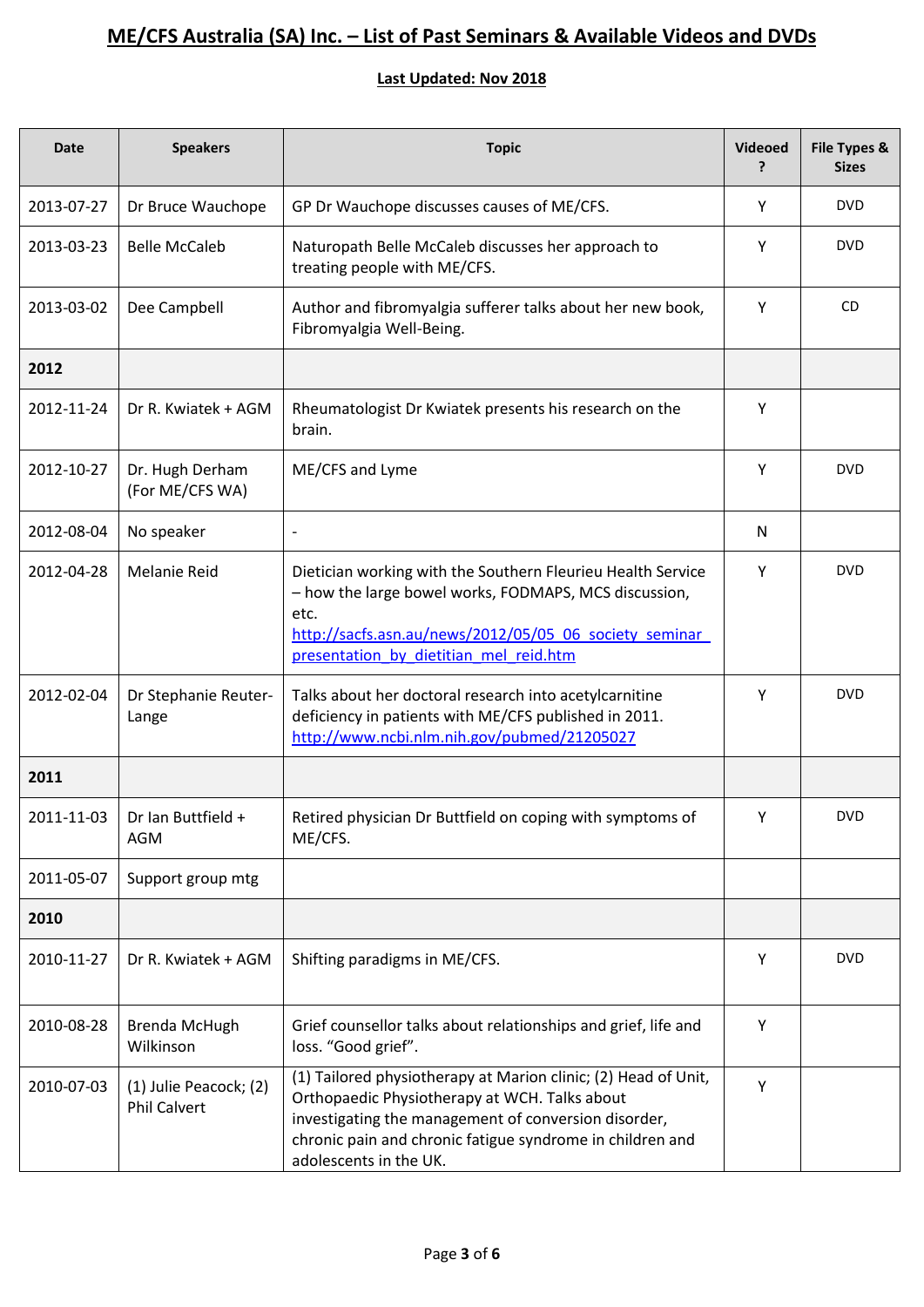| <b>Date</b> | <b>Speakers</b>                  | <b>Topic</b>                                                                                                                                                                            | <b>Videoed</b><br>? | File Types &<br><b>Sizes</b> |
|-------------|----------------------------------|-----------------------------------------------------------------------------------------------------------------------------------------------------------------------------------------|---------------------|------------------------------|
| 2010-05-08  | Peter Taubert; Peter<br>Evans    | Toxic effects of common chemicals; MCS Reference Group<br>convened by SA Dept of Health.                                                                                                |                     |                              |
| 2009        |                                  | (80 Payneham Rd, Stepney, except Jul 18 <sup>th</sup> at Sophia House)                                                                                                                  |                     |                              |
| 2009-11-07  | Dr Ian Buttfield +<br><b>AGM</b> | Lactic acid research & ME/CFS project. Outgoing President<br>Peter Calahan gives report and farewell speech.<br>http://sacfs.asn.au/news/2009/11/11 08 society agm spe<br>ech.htm       | Υ                   | <b>DVD</b>                   |
| 2009-09-04  | <b>Belle McCaleb</b>             | Nutrionist. Review of dietary, nutritional and herbal<br>medicine approaches to treating ME/CFS and enhancing<br>health.                                                                | Y                   | <b>DVD</b>                   |
| 2009-07-18  | Liz Vaskin                       | Psychologist on "Mindfulness meditation and ME/CFS".                                                                                                                                    |                     |                              |
| 2009-06-13  | Dr Ross Philpot                  | Rickettsia and CFS.                                                                                                                                                                     | Y                   | <b>DVD</b>                   |
| 2009-05-02  | John Steele                      | Disability discrimination lawyer.                                                                                                                                                       |                     |                              |
| 2009-03-07  | Ray Zegebroks                    | Member discussion: "What are some of the things that CFS<br>sufferers can do to get better and hopefully continue to get<br>better so that in due course most will recover completely?" |                     |                              |
| 2008        |                                  | <b>DIRC</b>                                                                                                                                                                             |                     |                              |
| 2008-11-09  | AGM<br><b>Dr Richard Burnet</b>  | Peter Calahan's Annual Report:<br>http://sacfs.asn.au/news/2008/11/11 16 presidents report<br>agm 2008.htm                                                                              | Y                   | <b>DVD</b>                   |
| 2008-10-04  | Katie Behlau                     | Naturopath.                                                                                                                                                                             |                     |                              |
| 2008-08-02  | Dr Anne-Marie<br>Southcott       | President of Sleep Disorders Association of SA.                                                                                                                                         |                     |                              |
| 2008-06-14  | <b>Edwina Shannon</b>            | Occupational therapist.                                                                                                                                                                 | Y                   | <b>DVD</b>                   |
| 2008-05-05  | Liana Taylor                     | Psychologist                                                                                                                                                                            |                     |                              |
| 2007        |                                  |                                                                                                                                                                                         |                     |                              |
| 2007-11-17  | AGM (DIRC)                       | Photos:<br>http://sacfs.asn.au/news/2007/11/11 23 agm photos.htm                                                                                                                        |                     |                              |
| 2007-09-12  | <b>Melanie Reid</b>              | Dietitian speaks about nutrition. (Stepney)<br>http://sacfs.asn.au/news/2007/09/09 05 meeting diet.htm                                                                                  |                     |                              |
|             |                                  | http://sacfs.asn.au/news/2007/09/09 11 nutrition informa<br>tion.htm                                                                                                                    |                     |                              |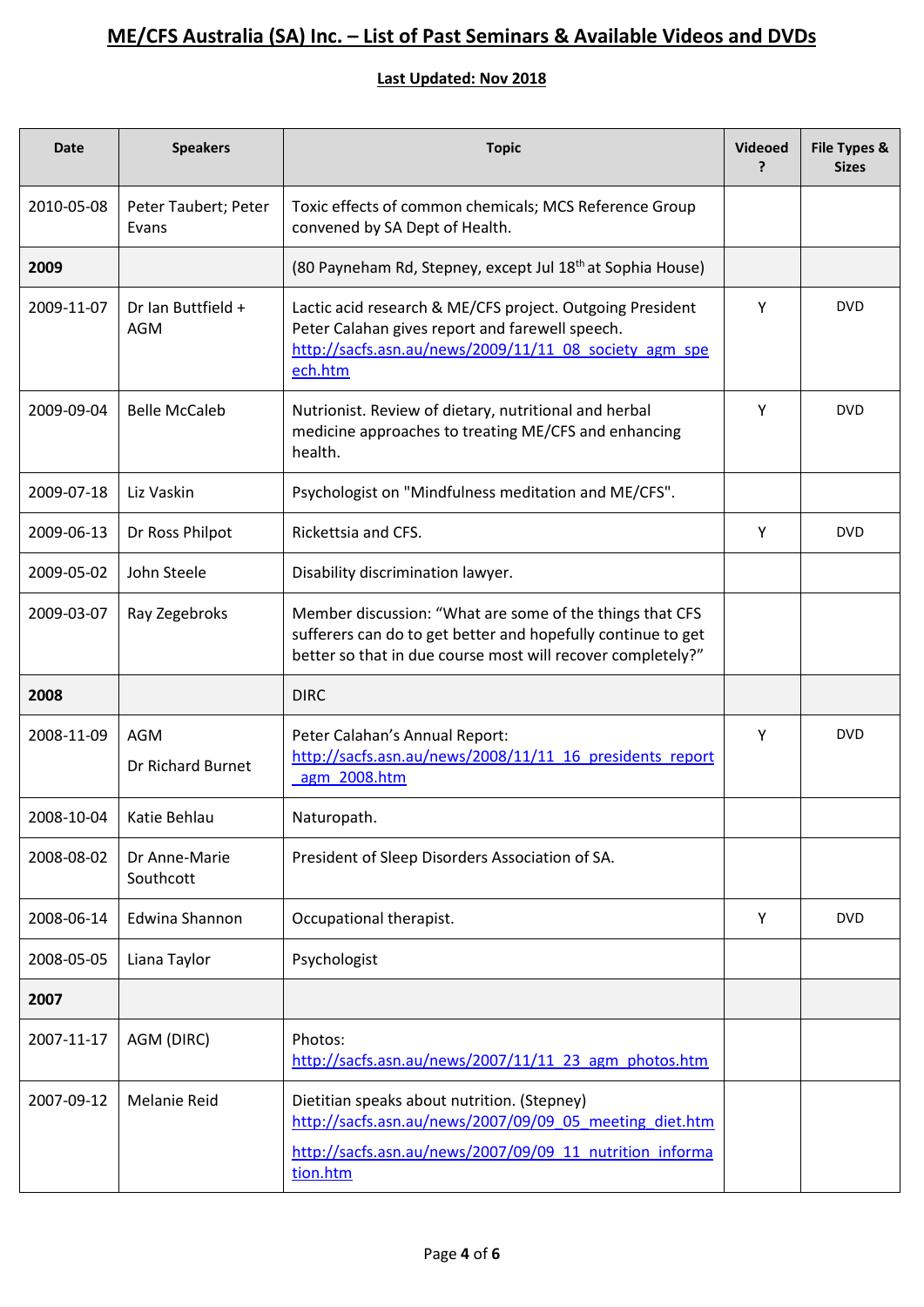| <b>Date</b> | <b>Speakers</b>                                                                                                                                                 | <b>Topic</b>                                                                                                                                                                                                                                                                                                                                                  | Videoed<br>? | File Types &<br><b>Sizes</b> |
|-------------|-----------------------------------------------------------------------------------------------------------------------------------------------------------------|---------------------------------------------------------------------------------------------------------------------------------------------------------------------------------------------------------------------------------------------------------------------------------------------------------------------------------------------------------------|--------------|------------------------------|
| 2007-08-04  | Liz Vaskin                                                                                                                                                      | A guide to managing CFS by psychologist.<br>http://sacfs.asn.au/news/2007/08/08 07 meeting photos.<br>htm                                                                                                                                                                                                                                                     |              |                              |
| 2007-07-07  | Dr Andrew Barrie &<br>kinesiologist Tim<br>White                                                                                                                | Alternative therapies and ME/CFS. Notes from Dr Barrie's<br>talk on BIOCOM bioresonance treatment - beyond herpes<br>viruses:<br>http://sacfs.asn.au/news/2007/07/07_12_barrie_bioresona<br>nce.htm                                                                                                                                                           |              |                              |
| 2007-??     | Prof. Barrie Marmion                                                                                                                                            | Q fever.                                                                                                                                                                                                                                                                                                                                                      |              |                              |
| 2007-03-25  | Dr R Burnet, Dr<br>Abhijit Chaudhuri<br>(UK), Prof Kenny De<br>Meirleir (Belgium),<br><b>Prof Malcolm</b><br>Hooper (UK), Dr<br><b>Daniel Peterson</b><br>(USA) | Public meeting at Norwood Town Hall.<br>http://sacfs.asn.au/news/2007/03/03_28_meeting_photos.<br>htm http://sacfs.asn.au/news/2007/05/05 02 dvd.htm                                                                                                                                                                                                          | Y            | <b>DVD</b>                   |
| 2006        |                                                                                                                                                                 |                                                                                                                                                                                                                                                                                                                                                               |              |                              |
| 2006-11-04  | AGM                                                                                                                                                             | http://sacfs.asn.au/news/2006/11/11 10 agm 2006 photo<br>s.htm                                                                                                                                                                                                                                                                                                |              |                              |
| 2006-10-14  | Drs Kerry Callaghan<br>& Ian Buttfield                                                                                                                          | Experiences with ME/CFS (crowd of 60!)<br>http://sacfs.asn.au/news/2006/10/10 16 meeting 06 10 1<br>4.htm                                                                                                                                                                                                                                                     |              |                              |
| 2006-08-31  | Awareness Day<br>public mtg                                                                                                                                     | First ever video! 4 mins long<br>http://sacfs.asn.au/news/2006/08/08 31 our first video.ht<br>m                                                                                                                                                                                                                                                               |              |                              |
| 2005        |                                                                                                                                                                 |                                                                                                                                                                                                                                                                                                                                                               |              |                              |
| 2005-10-22  | <b>Public Meeting</b>                                                                                                                                           | Multiple Chemical Sensitivity - Dr Peter Cahalan - President<br>ME/CFS Society, Peter Evans - Convenor SA Task Force on<br>MCS, The Hon Gail Gago, MLC (Lab) - Chair Social<br>Development Committee, The Hon Sandra Kanck, MLC<br>(Dem), Democrats Spokesperson for Health, The Hon<br>Michelle Lensink MLC (Lib) - Member, Social Development<br>Committee. | Y            | <b>DVD</b>                   |
| 2005-07     | Dr Richard Kwiatek,<br>Dr John Graham, Dr<br>David Gillis                                                                                                       | New light on ME/CFS. Reports on the Adelaide Forum for<br>Researchers & Clinicians                                                                                                                                                                                                                                                                            | Y            | <b>DVD</b>                   |